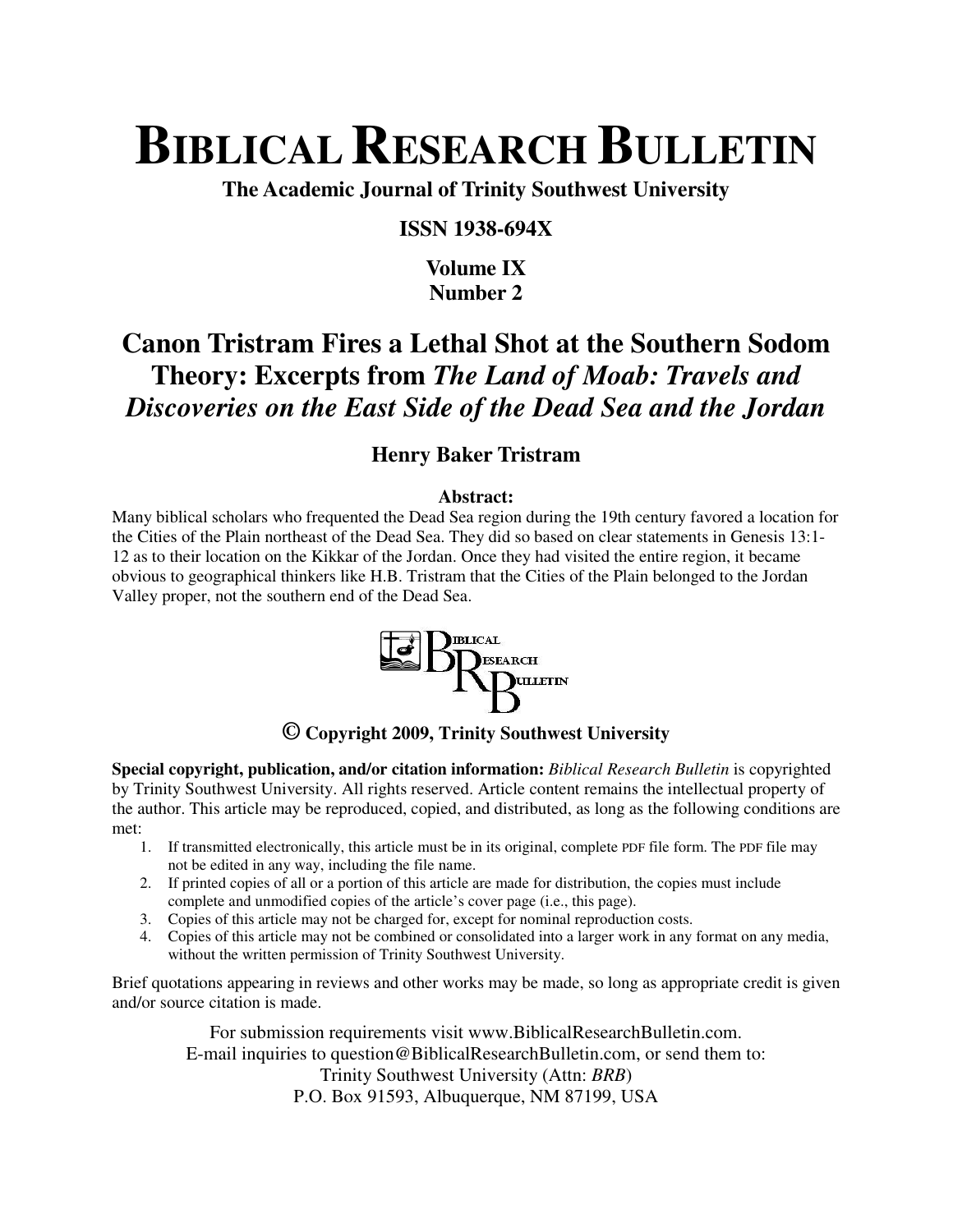# **Canon Tristram Fires a Lethal Shot at the Southern Sodom Theory: Excerpts from** *The Land of Moab: Travels and Discoveries on the East Side of the Dead Sea and the Jordan*

*Editor's note: The following is an excerpt from* The Land of Moab: Travels and Discoveries on the East Side of the Dead Sea and the Jordan *by Canon Henry Baker Tristram, published on 1874.<sup>1</sup> Tristram was an able and relentless geographer who traveled the ancient Bible lands for the specific purpose of identifying biblical locations based on geographical indicators for those locations embedded in the biblical texts. Tristram's writings, along with many other 19th century explorers, located the biblical Cities of the Plain, including Sodom, north of the Dead Sea and, generally, east of the Jordan River. This conclusion was drawn from a straightforward analysis of the biblical geography of Genesis 13:1-12 and other passages which, in the mind of Tristram, and others like him, clearly located them on that parcel of the eastern Jordan Disk (=* kikkar*) that was opposite Jericho, and easily visible from the high terrain around Bethel and Ai. We pick up Tristram's geographical narrative at Mount Nebo (some minor editing has been performed for ease of reading):*

**F**rom Nebo we looked down on our right, northwards, into the Wady Ayun Moussa (Springs of Moses), which rises to the north-east of it, and runs out into the Ghor Seisaban (Plains of Shittim), opposite Beth Jesimoth…By this wady would be the natural ascent to Nebo from the plains below; and by it, doubtless, Moses ascended with Joshua to the crest of the range. We could trace the line of the path the whole way up. Three other ravines, up which there are paths, lead from the same plains to the heights; one by the Wady Heshban to the north of Ayun Moussa; and the Wady Na'ur, north of this again, the largest of all these valleys. The furthest up is the Wady N'meirah…

There is an identity, more exact than often occurs in ancient and modern nomenclature, between the Hebrew *Zo'ar*, and the Arabic *Zi'ara*; and it is to be noted that the Jerusalem Targum writes the name [in a manner] still more closely identified with the Arabic. It seems evident, on a careful examination of the scriptural account of "the cities of the plain," that they must have been situated in the "ciccar," or "ghor," of Jordan, at the north end of the Dead Sea.

It is unnecessary to recapitulate at length the arguments for assigning this site. That they were submerged, we have no historical record whatever; and the whole tenor, both of the history and of geological evidence, is directly opposed to such an hypothesis. There are thus only two possible localities, the lower end of the lake and the upper. Formerly the southern site was assumed (as by Dr. Robinson) without question; from the general tradition, which cannot be traced further back than the time of Josephus and Jerome, who speak of a Zoar in that region. This view was further supported by the name of Jebel Usdum (? Sodom) at the south end, and by

l

<sup>1</sup> H.B. Tristram, *The Land of Moab: Travels and Discoveries on the East Side of the Dead Sea and the Jordan*, 2nd ed. (Piscataway, NJ: Gorgias Press LLC, 1874) 326-333.